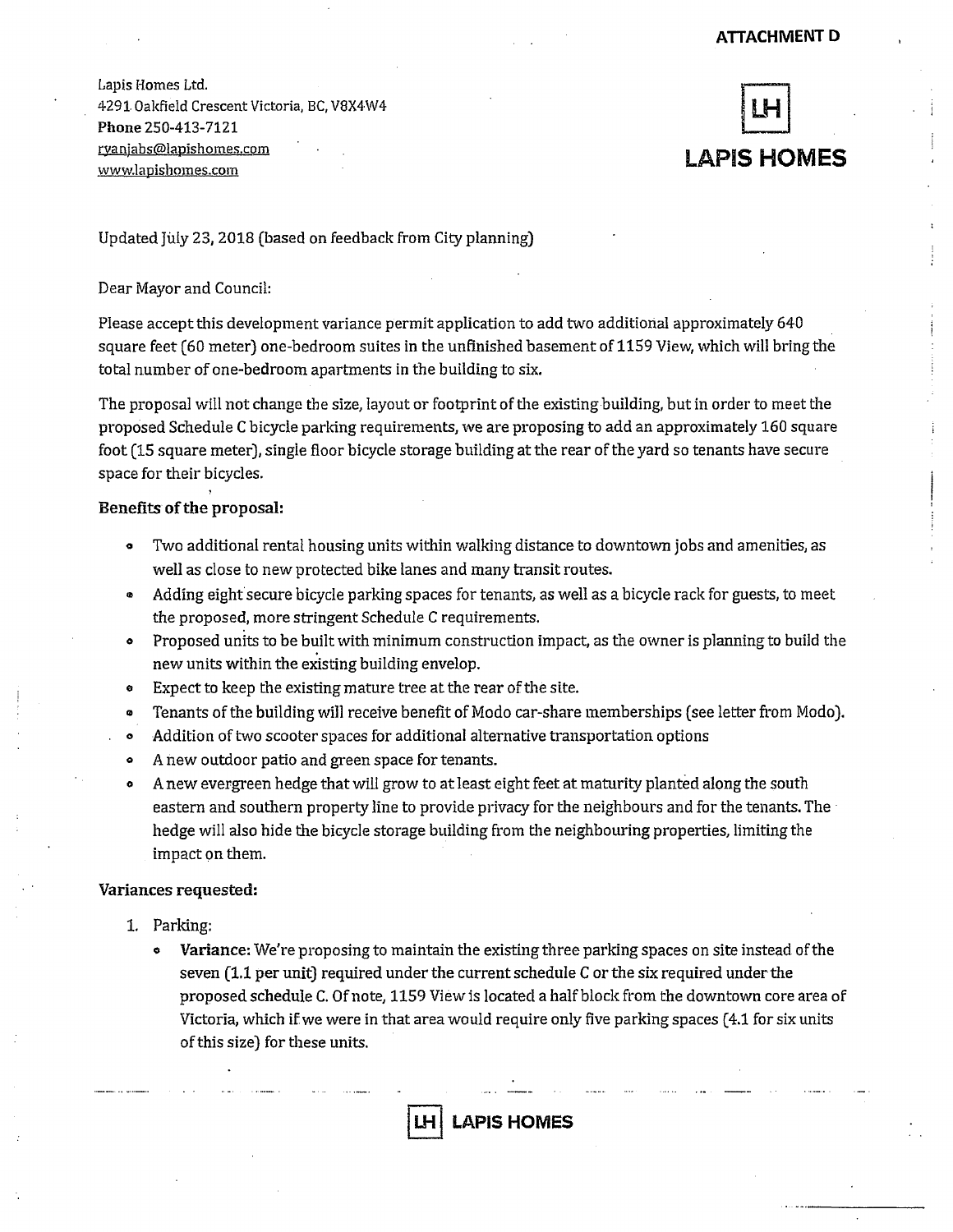- Mitigation: We have included a detailed parking review for this proposal. Based on this review, we expect that the available parking on site should be enough to accommodate the existing and new units.
	- o This is based on the current and expected demand for onsite parking (only one to two of the spaces is currently being used by tenants], and how close the apartment is to downtown, groceries, entertainment, bicycle paths and transit.
- Despite this conclusion, we are proposing some additional steps to accommodate any potential transportation needs of the added tenants. This includes: 1.) building the bicycle storage building (as noted above); 2.) adding a cycling lock-up for guests at the front of the building; 3.) adding two new scooter parking spots at the back of the building; and, 4.) providing Modo car share memberships to each of the tenants.
- 2. Site coverage & 3. Rear Yard site coverage (two variances):
	- **Variance:** We're asking to increase total lot coverage to  $45.56\%$  (zone =  $30\%$ ) and rear lot coverage to 29.97% (zone = 25%) to accommodate the secure bicycle lock-up.
	- ° Mitigation: The addition of the secure bike storage, as well as the proposed scooter parking, pushes us over the allowable lot coverage and rear yard coverage for this lot. While this requires a variance, the bike lock-up is a relatively small single-story building, tucked in behind the existing 2.5 level apartment, and hidden from the neighbours to both the south and east by a new evergreen hedge.
	- The added benefit to tenants and guests from the secure cycling storage should outweigh the loss of the additional lot coverage. •
	- . ° In addition, the existing landscaping on the site does not include much usable outdoor space for tenants. Along with the new bicycle storage, we are proposing to build a patio and lawn area, surrounded by an evergreen hedge to give tenants outdoor space for relaxing or BBQing.
	- ° As well, the hedge along the rear corner of the yard lot will provide tenants and neighbours more privacy and to hide the new storage building from the neighbours' view,
	- o The building is also a half block to the Central middle school field and four and a half blocks from Pioneer Square. The apartment is also in a very walkable area of Victoria, close to groceries, shopping and amenities.

## **Community feedback:**

Over the last three months, I've visited the neighbouring apartments, condos and businesses three times and gave out information on the application as it's evolved. We also went to a Fernwood Community Association meeting to provide information and receive feedback from neighbours who were curious about the project.

We've received strong support from the neighbouring buildings, from tenants, owners and businesses who understand the significant need for additional rental accommodation in the city. I've included the emails that we've received from neighbours as part of the package.

None of them had any major concerns about the parking and they were quite supportive about the additional transportation options we are offering.

The concerns we have received have come from the owner (and only tenant) of the four-unit neighbouring building at 1163 View Street. His concerns centred around some of the technical pieces of our submission,